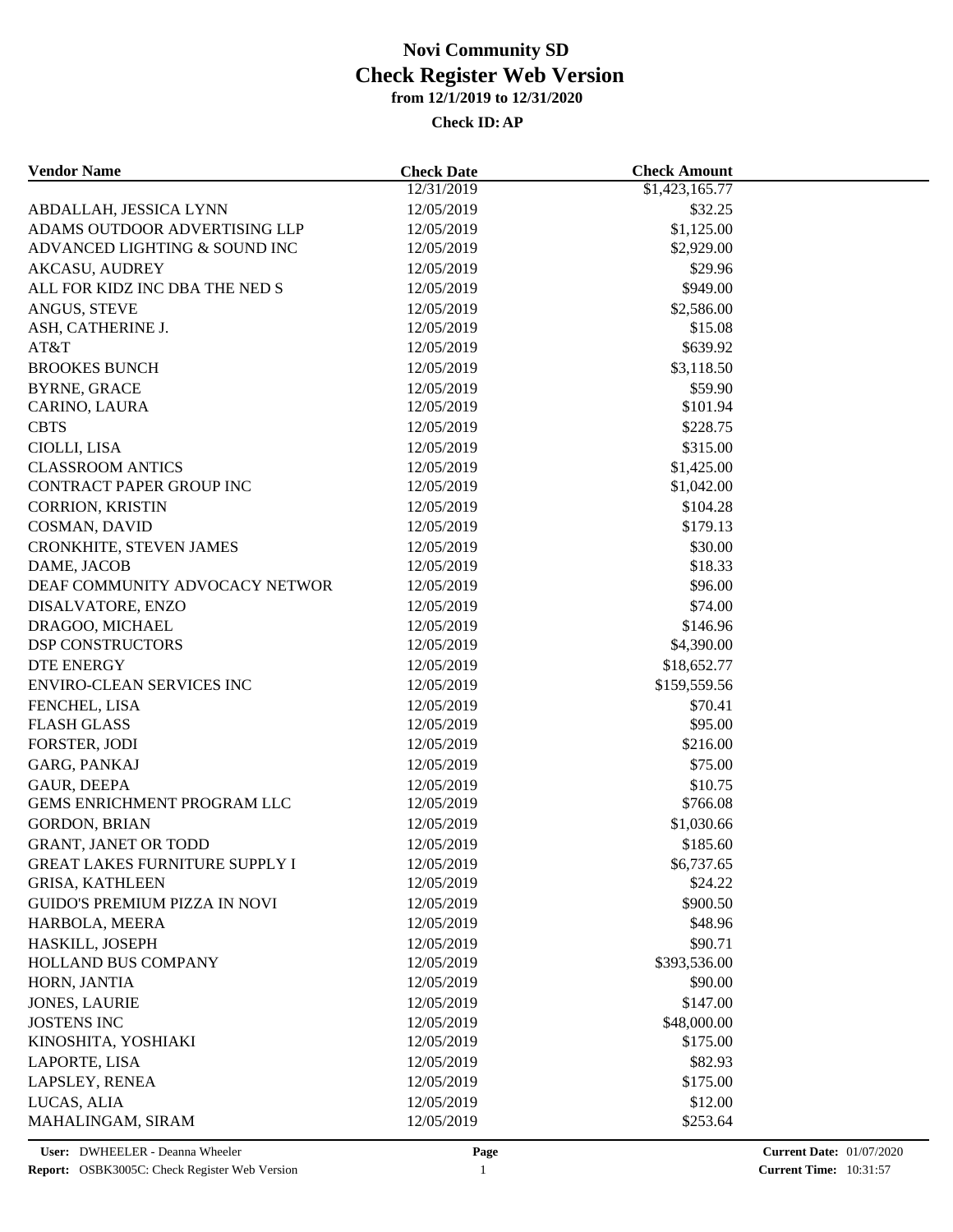| <b>Vendor Name</b>                   | <b>Check Date</b> | <b>Check Amount</b> |  |
|--------------------------------------|-------------------|---------------------|--|
| <b>MANDEL, KRISTINE</b>              | 12/05/2019        | \$37.96             |  |
| MASON, DONALD J.                     | 12/05/2019        | \$1,562.00          |  |
| MATHESON TRI-GAS INC                 | 12/05/2019        | \$1,838.60          |  |
| MATTHEWS, STEVEN                     | 12/05/2019        | \$657.60            |  |
| MCDERMOTT, JACOB                     | 12/05/2019        | \$132.54            |  |
| MCDONALD, CARRI                      | 12/05/2019        | \$231.70            |  |
| MICHALSKI, TOM                       | 12/05/2019        | \$65.87             |  |
| MICHIGAN SCHOOL BUSINESS OFFIC       | 12/05/2019        | \$250.00            |  |
| MOISEEFF, AUDREY                     | 12/05/2019        | \$105.67            |  |
| MUDIGAL, ANIL                        | 12/05/2019        | \$1,557.32          |  |
| NICHOLS PAPER & SUPPLY COMPANY       | 12/05/2019        | \$1,546.81          |  |
| NXKEM PRODUCTS LLC                   | 12/05/2019        | \$278.14            |  |
| OAKLAND COUNTY HEALTH DIVISION       | 12/05/2019        | \$86.00             |  |
| OESTERLING, LENA                     | 12/05/2019        | \$30.00             |  |
| <b>ONYX WELLNESS LLC</b>             | 12/05/2019        | \$224.00            |  |
| PRESIDIO NETWORKED SOLUTIONS L       | 12/05/2019        | \$465.00            |  |
| PRINTNOLOGY INC                      | 12/05/2019        | \$197.95            |  |
| RAUHORN ELECTRIC INC.                | 12/05/2019        | \$109,742.00        |  |
| ROH, INKYUNG                         | 12/05/2019        | \$150.00            |  |
| <b>SCHOLASTIC BOOK FAIRS</b>         | 12/05/2019        | \$3,584.54          |  |
| SCHOOLPICTURES.COM                   | 12/05/2019        | \$21,961.26         |  |
| <b>SEG WORKERS COMPENSATION FUND</b> | 12/05/2019        | \$21,194.00         |  |
| <b>STATE OF MICHIGAN</b>             | 12/05/2019        | \$245.96            |  |
| TRINKA, AMANDA                       | 12/05/2019        | \$72.00             |  |
| US FOODS INC                         | 12/05/2019        | \$356.48            |  |
| VENDTEK WHOLESALE EQUIPMENT IN       | 12/05/2019        | \$208.00            |  |
| <b>VSC INC</b>                       | 12/05/2019        | \$4,251.00          |  |
| WHEAT, MEAGHAN                       | 12/05/2019        | \$1,856.94          |  |
| WHITAKER, PHYLLIS                    | 12/05/2019        | \$31.50             |  |
| <b>MEFSA</b>                         | 12/10/2019        | \$127.35            |  |
| <b>MISDU</b>                         | 12/10/2019        | \$1,683.50          |  |
| PENNSYLVANIA HIGHER ED ASSISTA       | 12/10/2019        | \$135.47            |  |
| PIONEER CREDIT RECOVERY INC.         | 12/10/2019        | \$43.66             |  |
| <b>U.S. DEPARTMENT OF EDUCATION</b>  | 12/10/2019        | \$226.52            |  |
| UNITED STATES TREASURY               | 12/10/2019        | \$62.00             |  |
| AETNA BEHAVIORAL HEALTH LLC          | 12/11/2019        | \$1,844.73          |  |
| AKKARAJU, RAVINDEN                   | 12/11/2019        | \$204.30            |  |
| ALSPAUGH, ANDREA                     | 12/11/2019        | \$88.60             |  |
| ANDERSON, RACHEL                     | 12/11/2019        | \$54.24             |  |
| <b>BAKER'S OF MILFORD</b>            | 12/11/2019        | \$937.27            |  |
| <b>BANKSUPPLIES INC</b>              | 12/11/2019        | \$75.57             |  |
| <b>BELSKY, BRITTANY</b>              | 12/11/2019        | \$125.00            |  |
| <b>BHUVA, NAINI</b>                  | 12/11/2019        | \$117.66            |  |
| BIG FROG CUSTOM T-SHIRT & MORE       | 12/11/2019        | \$1,324.00          |  |
| <b>CHARTWELLS DINING SERVICES</b>    | 12/11/2019        | \$170,960.79        |  |
| CHEN, RONG                           | 12/11/2019        | \$310.53            |  |
| <b>CINTAS CORPORATION #31</b>        | 12/11/2019        | \$134.51            |  |
| <b>CUMMINS BRIDGEWAY LLC</b>         | 12/11/2019        | \$2,684.11          |  |
|                                      |                   |                     |  |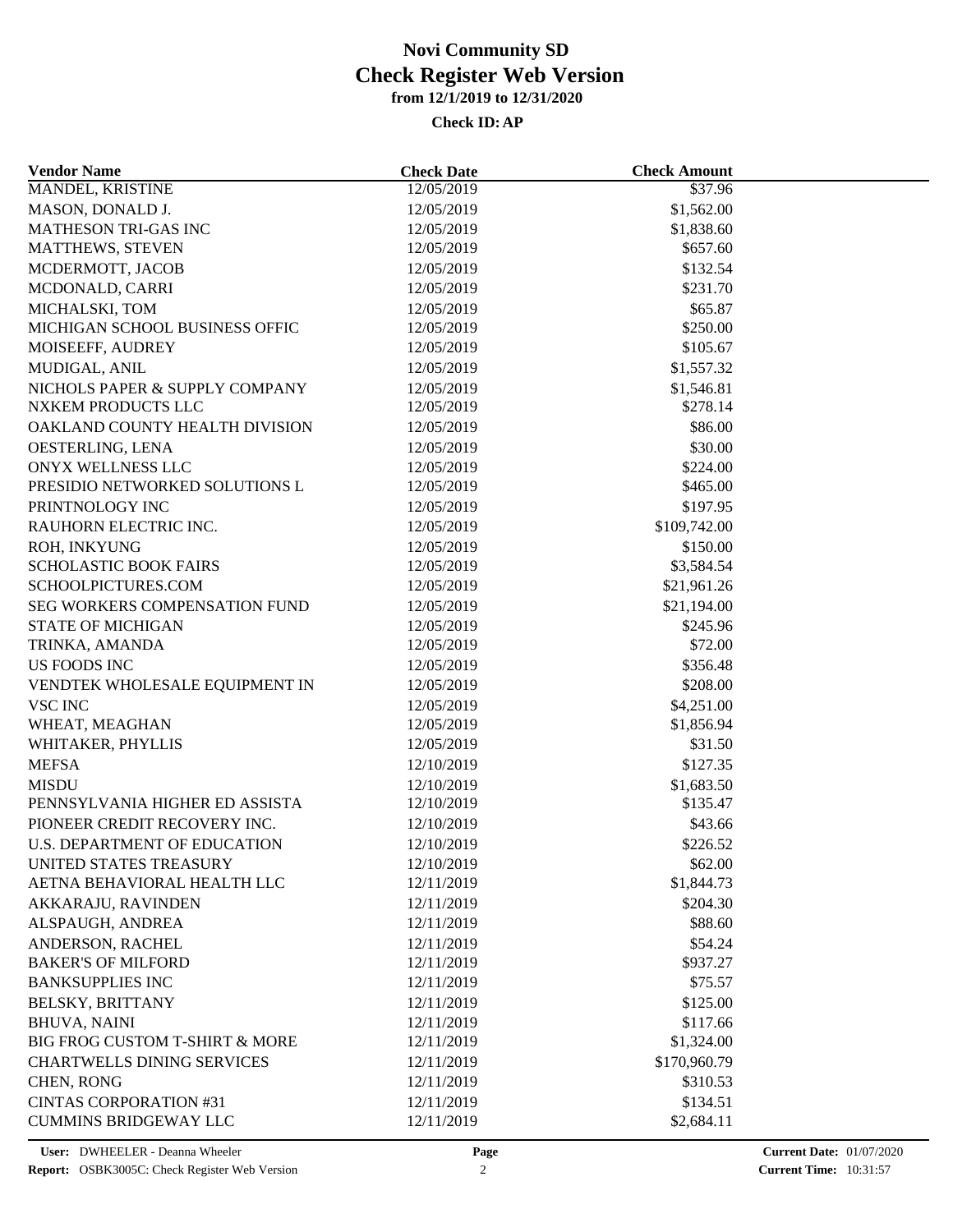| <b>Vendor Name</b>              | <b>Check Date</b> | <b>Check Amount</b> |  |
|---------------------------------|-------------------|---------------------|--|
| DATA MANAGEMENT INC.            | 12/11/2019        | \$900.00            |  |
| DELTA COM INC                   | 12/11/2019        | \$400.75            |  |
| DETROIT METRO SKATE COUNCIL     | 12/11/2019        | \$670.00            |  |
| <b>ECA SCIENCE KIT SERVICES</b> | 12/11/2019        | \$1,727.29          |  |
| EDF ENERGY SERVICES LLC         | 12/11/2019        | \$21,054.13         |  |
| FOUTS, CHARLES D.               | 12/11/2019        | \$827.50            |  |
| <b>GAUR, DEEPA</b>              | 12/11/2019        | \$115.47            |  |
| HAROLD'S FRAME SHOP INC         | 12/11/2019        | \$1,120.26          |  |
| HIRSHFIELD, LAURA JANINE        | 12/11/2019        | \$173.03            |  |
| <b>IHNAT, JASON</b>             | 12/11/2019        | \$340.16            |  |
| INTERIM HOME HEALTHCARE OF OAK  | 12/11/2019        | \$17,132.50         |  |
| <b>JOHN'S SANITATION INC</b>    | 12/11/2019        | \$105.00            |  |
| KNEE, MIEKO                     | 12/11/2019        | \$429.32            |  |
| KNOT, ASHWINI                   | 12/11/2019        | \$218.89            |  |
| KRISHNAMURTHY, VEENA            | 12/11/2019        | \$51.92             |  |
| LI, JIANYING                    | 12/11/2019        | \$211.45            |  |
| LICAVOLI, LYNN                  | 12/11/2019        | \$480.19            |  |
| LOWERY, TAMMIE                  | 12/11/2019        | \$36.00             |  |
| LOYD, RONALD T.                 | 12/11/2019        | \$500.00            |  |
| LUSK & ALBERTSON P.L.C.         | 12/11/2019        | \$1,609.00          |  |
| MARAKADA, PURUSHOTHAMA          | 12/11/2019        | \$280.75            |  |
|                                 |                   | \$125.00            |  |
| MASSENGILL, JESSICA             | 12/11/2019        |                     |  |
| MATHUR, PREREETA                | 12/11/2019        | \$321.81            |  |
| <b>MERIDIAN WINDS</b>           | 12/11/2019        | \$100.00            |  |
| MICHIGAN INTERSCHOLASTIC FOREN  | 12/11/2019        | \$75.00             |  |
| NAGARAJ, THEJASWI URS           | 12/11/2019        | \$363.00            |  |
| NALAMATI, SHILPA                | 12/11/2019        | \$15.75             |  |
| NUSSBAUM, TRACIE                | 12/11/2019        | \$31.00             |  |
| <b>OAKLAND SCHOOLS</b>          | 12/11/2019        | \$103,314.10        |  |
| PENNYCUFF, LAURA                | 12/11/2019        | \$38.97             |  |
| PREMIER RELOCATIONS LLC         | 12/11/2019        | \$5,260.50          |  |
| REBEL ATHLETIC INC.             | 12/11/2019        | \$348.00            |  |
| REDDY, MADHAVI                  | 12/11/2019        | \$202.25            |  |
| REGOLI, D. MAI THI              | 12/11/2019        | \$616.35            |  |
| <b>RELIABLE DELIVERY</b>        | 12/11/2019        | \$1,660.00          |  |
| SEGERSTROM, SUSAN               | 12/11/2019        | \$121.34            |  |
| SORENSEN, MARY                  | 12/11/2019        | \$199.43            |  |
| STEEH, ROBERT J.                | 12/11/2019        | \$480.24            |  |
| STITCH & SCRIBE INC.            | 12/11/2019        | \$161.00            |  |
| STRENGTHIO FITNESS LLC          | 12/11/2019        | \$407.74            |  |
| TOTAL PERFORMANCE TRAINING CEN  | 12/11/2019        | \$1,018.00          |  |
| UNITY SCHOOL BUS PARTS INC      | 12/11/2019        | \$240.92            |  |
| VERMA, ASHISH                   | 12/11/2019        | \$346.18            |  |
| <b>VESCO OIL CORPORATION</b>    | 12/11/2019        | \$240.00            |  |
| <b>VSC INC</b>                  | 12/11/2019        | \$2,912.99          |  |
| WEB BENEFITS DESIGN CORPORATIO  | 12/11/2019        | \$3,626.40          |  |
| WEIGEL-HUBLER, NICHOLAS         | 12/11/2019        | \$142.18            |  |
| WHEELER, DEANNA                 | 12/11/2019        | \$158.87            |  |
|                                 |                   |                     |  |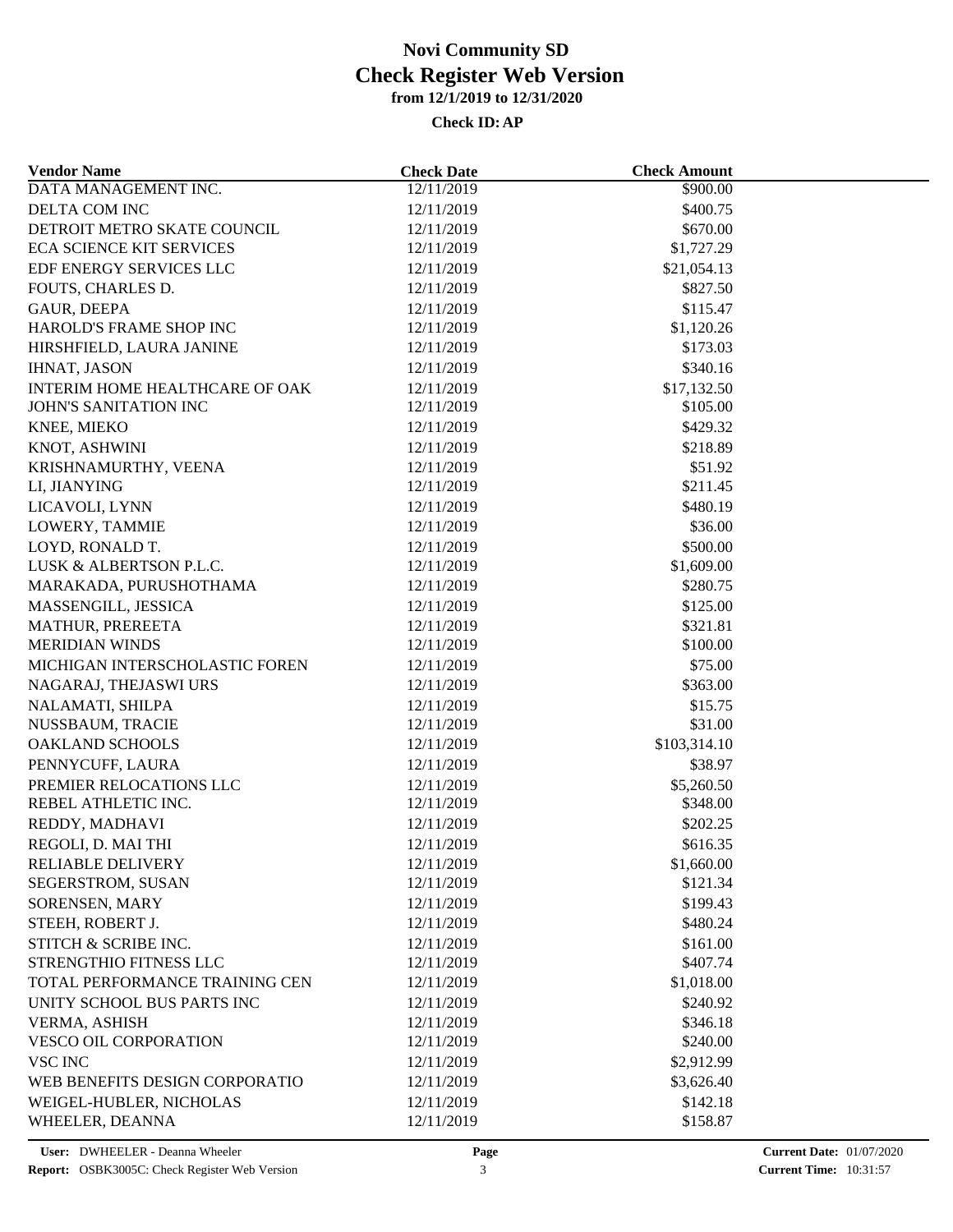| <b>Vendor Name</b>                    | <b>Check Date</b> | <b>Check Amount</b>    |  |
|---------------------------------------|-------------------|------------------------|--|
| WHYTE, NORA                           | 12/11/2019        | \$595.60               |  |
| WONG, MICHAEL                         | 12/11/2019        | \$103.73               |  |
| <b>WORLDS OF MUSIC</b>                | 12/11/2019        | \$700.00               |  |
| WUNDERLICH, MAGGIE                    | 12/11/2019        | \$96.78                |  |
| ABEL, MARCI                           | 12/12/2019        | \$89.96                |  |
| <b>ALLIED INC</b>                     | 12/12/2019        | \$2,104.56             |  |
| ANDREWS, VANESSA                      | 12/12/2019        | \$100.57               |  |
| <b>CENTURY RESOURCES</b>              | 12/12/2019        | \$12,023.30            |  |
| <b>CINTAS CORPORATION #31</b>         | 12/12/2019        | \$473.16               |  |
| CITY OF NOVI WATER & SEWER DEP        | 12/12/2019        | \$5,396.64             |  |
| <b>CONSUMERS ENERGY</b>               | 12/12/2019        | \$11,250.88            |  |
| CZAPSKI, MARK                         | 12/12/2019        | \$175.00               |  |
| DAVIDS GOLD MEDAL SPORTS              | 12/12/2019        | \$511.00               |  |
| <b>DECA IMAGES</b>                    | 12/12/2019        | \$90.62                |  |
| <b>DIGITAL SIGNUP</b>                 | 12/12/2019        | \$982.20               |  |
| DIRECT ENERGY BUSINESS INC            | 12/12/2019        | \$51,224.14            |  |
| <b>DTE ENERGY</b>                     | 12/12/2019        | \$63.34                |  |
| FITZGERALD HIGH SCHOOL                | 12/12/2019        | \$250.00               |  |
| FOUTS, CHARLES D.                     | 12/12/2019        | \$125.00               |  |
| <b>GLASS CITY FOOD SERVICE INC</b>    | 12/12/2019        | \$296.80               |  |
| <b>GREAT LAKES FURNITURE SUPPLY I</b> | 12/12/2019        | \$3,089.40             |  |
| HICKEY, SAMANTHA                      | 12/12/2019        | \$300.00               |  |
| <b>HOBART SERVICE</b>                 | 12/12/2019        |                        |  |
| HOWELL HIGH SCHOOL                    | 12/12/2019        | \$1,023.73<br>\$250.00 |  |
| HP INC                                | 12/12/2019        | \$3,831.12             |  |
|                                       |                   |                        |  |
| JODOIN, DEBRA                         | 12/12/2019        | \$2,705.62             |  |
| JOHNSON, CHRISTIAN                    | 12/12/2019        | \$155.00               |  |
| KANAPARATHI, ANUPRIYA                 | 12/12/2019        | \$75.00                |  |
| KONA ICE MICHIGAN                     | 12/12/2019        | \$125.00               |  |
| MATHESON TRI-GAS INC                  | 12/12/2019        | \$157.90               |  |
| MAYORAS, YUN                          | 12/12/2019        | \$415.02               |  |
| MID-AMERICAN POMPON INC               | 12/12/2019        | \$1,624.00             |  |
| NARDUCCI, KATHLEEN                    | 12/12/2019        | \$43.03                |  |
| NEMA, NANDKISHOR                      | 12/12/2019        | \$364.45               |  |
| NOVI ICE ARENA                        | 12/12/2019        | \$6,230.00             |  |
| NOVI MIDDLE SCHOOL PTO                | 12/12/2019        | \$27,594.00            |  |
| <b>OAKLAND SCHOOLS</b>                | 12/12/2019        | \$16,491.81            |  |
| OTAKA, KEIKO                          | 12/12/2019        | \$40.00                |  |
| <b>OXFORD H.S.</b>                    | 12/12/2019        | \$100.00               |  |
| PITNEY BOWES GLOBAL FINANCIAL         | 12/12/2019        | \$720.09               |  |
| PRAHLAD, SAMPATH                      | 12/12/2019        | \$61.50                |  |
| ROH, INKYUNG                          | 12/12/2019        | \$10.00                |  |
| RONNING, ADAM                         | 12/12/2019        | \$350.00               |  |
| ROYAL OAK HIGH SCHOOL                 | 12/12/2019        | \$350.00               |  |
| SALINE AREA SCHOOLS                   | 12/12/2019        | \$400.00               |  |
| <b>SCHOLASTIC BOOK FAIRS</b>          | 12/12/2019        | \$7,722.17             |  |
| SCHOOLPICTURES.COM                    | 12/12/2019        | \$13,297.76            |  |
| <b>STATE OF MICHIGAN</b>              | 12/12/2019        | \$150.00               |  |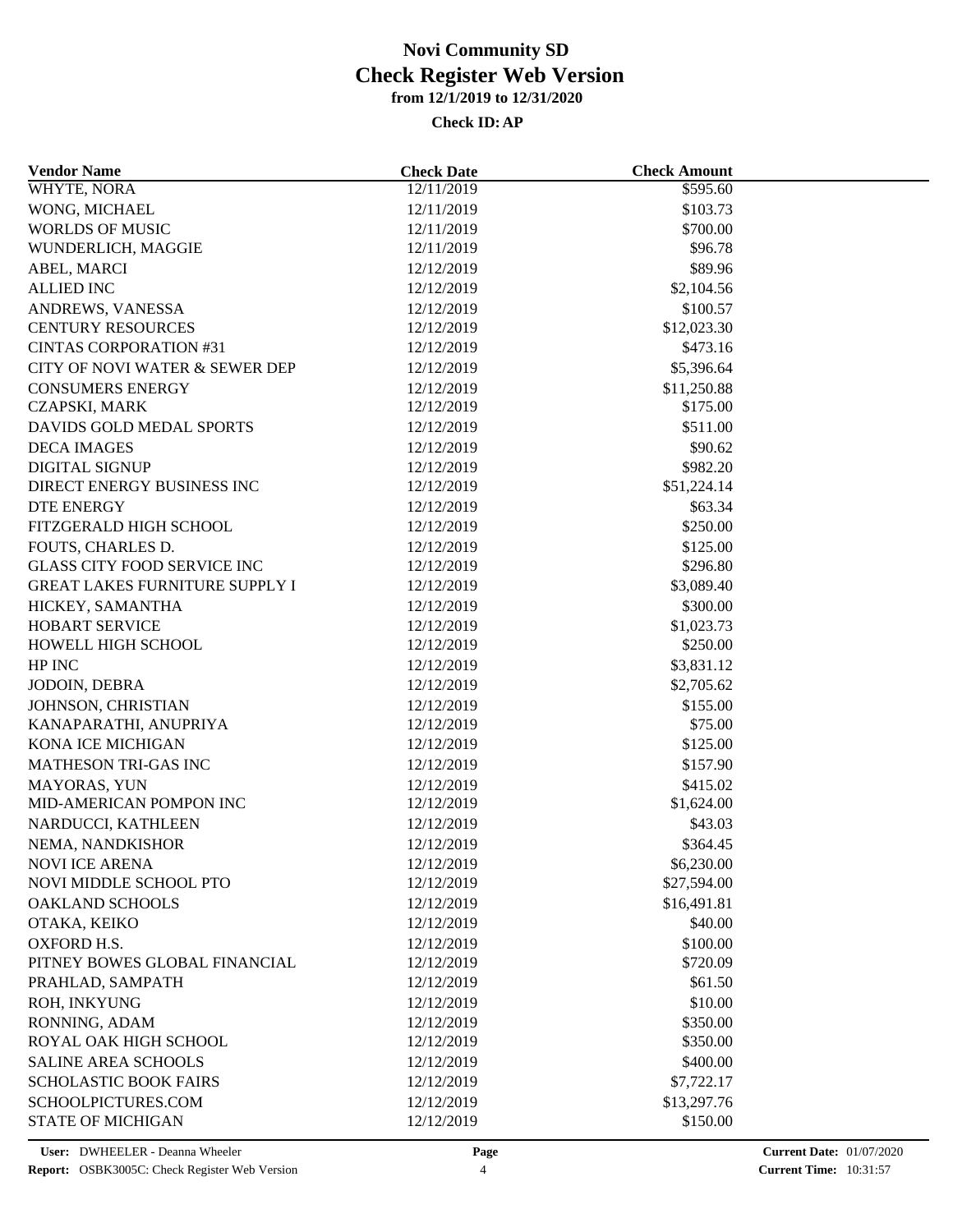| <b>Vendor Name</b>               | <b>Check Date</b>        | <b>Check Amount</b> |  |
|----------------------------------|--------------------------|---------------------|--|
| SUPERHERO TRAINING ACADEMY       | 12/12/2019               | \$3,000.00          |  |
| TANNIS, LYNETTE N.               | 12/12/2019               | \$3,750.00          |  |
| TEAM SPORTS INC                  | 12/12/2019               | \$512.00            |  |
| <b>TW SHIRTS</b>                 | 12/12/2019               | \$440.00            |  |
| WATSON, MEGAN                    | 12/12/2019               | \$175.00            |  |
| WAYNE MEMORIAL HIGH SCHOOL       | 12/12/2019               | \$160.00            |  |
| WONG, JEANNE                     | 12/12/2019               | \$75.00             |  |
| WORDEN, AKIKO K.                 | 12/12/2019               | \$78.40             |  |
| A PARTS WAREHOUSE                | 12/19/2019               | \$836.68            |  |
| <b>ABC MANAGEMENT</b>            | 12/19/2019               | \$12,372.00         |  |
| ACME PROMOTIONAL & APPAREL LLC   | 12/19/2019               | \$182.11            |  |
| ADAMS OUTDOOR ADVERTISING LLP    | 12/19/2019               | \$1,125.00          |  |
| ADN ADMINISTRATORS INC           | 12/19/2019               | \$3,805.60          |  |
| ADRENALINE FUNDRAISING           | 12/19/2019               | \$3,971.00          |  |
| AEO LEADERSHIP LLC               | 12/19/2019               | \$320.00            |  |
| ALTA EQUIPMENT COMPANY           | 12/19/2019               | \$589.13            |  |
| ANDYMARK INC                     | 12/19/2019               | \$205.34            |  |
| ANGUS, STEVE                     | 12/19/2019               | \$223.63            |  |
| ARO, CHARLES                     | 12/19/2019               | \$322.28            |  |
| <b>ARTISTIC ATTITUDES LLC</b>    | 12/19/2019               | \$50.00             |  |
| ASCENSION MICHIGAN AT WORK       | 12/19/2019               | \$127.00            |  |
| AT&T                             | 12/19/2019               | \$2,831.21          |  |
| AT&T                             | 12/19/2019               | \$639.92            |  |
| <b>AT&amp;T MOBILITY</b>         | 12/19/2019               | \$1,213.84          |  |
| BEYER, TODD                      | 12/19/2019               | \$474.50            |  |
| <b>BIANCO MOTORCOACH CHARTER</b> | 12/19/2019               | \$4,635.00          |  |
| BIG FROG CUSTOM T-SHIRT & MORE   | 12/19/2019               | \$400.00            |  |
| <b>BISHOP, NOLA</b>              | 12/19/2019               | \$109.95            |  |
| BOLISETTY, RAMANA                | 12/19/2019               | \$159.26            |  |
| <b>BRANDIT</b>                   | 12/19/2019               | \$457.40            |  |
| <b>CANTON HIGH SCHOOL</b>        | 12/19/2019               | \$200.00            |  |
| CHEN, CLARA                      | 12/19/2019               | \$45.00             |  |
| CHOPRA, LESA                     | 12/19/2019               | \$200.00            |  |
| <b>CINTAS CORPORATION #31</b>    | 12/19/2019               | \$403.53            |  |
| CLARK, MARGARET                  | 12/19/2019               | \$71.97             |  |
| CONSTANTINE, KATHERINE           | 12/19/2019               | \$75.06             |  |
| COOPER, ALEC                     | 12/19/2019               | \$162.00            |  |
| CORRIGAN OIL/CORRIGAN TOWING C   | 12/19/2019               | \$389.45            |  |
| CRONKHITE, STEVEN JAMES          |                          | \$175.00            |  |
| <b>CUMMINGS, BRIEANNA</b>        | 12/19/2019<br>12/19/2019 | \$594.83            |  |
| <b>CUMMINGS, DENISE</b>          | 12/19/2019               | \$254.40            |  |
| <b>CUMMINS BRIDGEWAY LLC</b>     |                          |                     |  |
|                                  | 12/19/2019               | \$187.67            |  |
| DAMON, ERIN                      | 12/19/2019               | \$47.75             |  |
| DASCHKE, MALLORY                 | 12/19/2019               | \$90.00             |  |
| DAVIDS GOLD MEDAL SPORTS         | 12/19/2019               | \$63.00             |  |
| DEAF COMMUNITY ADVOCACY NETWOR   | 12/19/2019               | \$100.00            |  |
| DEL ARBOUR LLC                   | 12/19/2019               | \$1,019.15          |  |
| DELTACOM INC                     | 12/19/2019               | \$1,144.00          |  |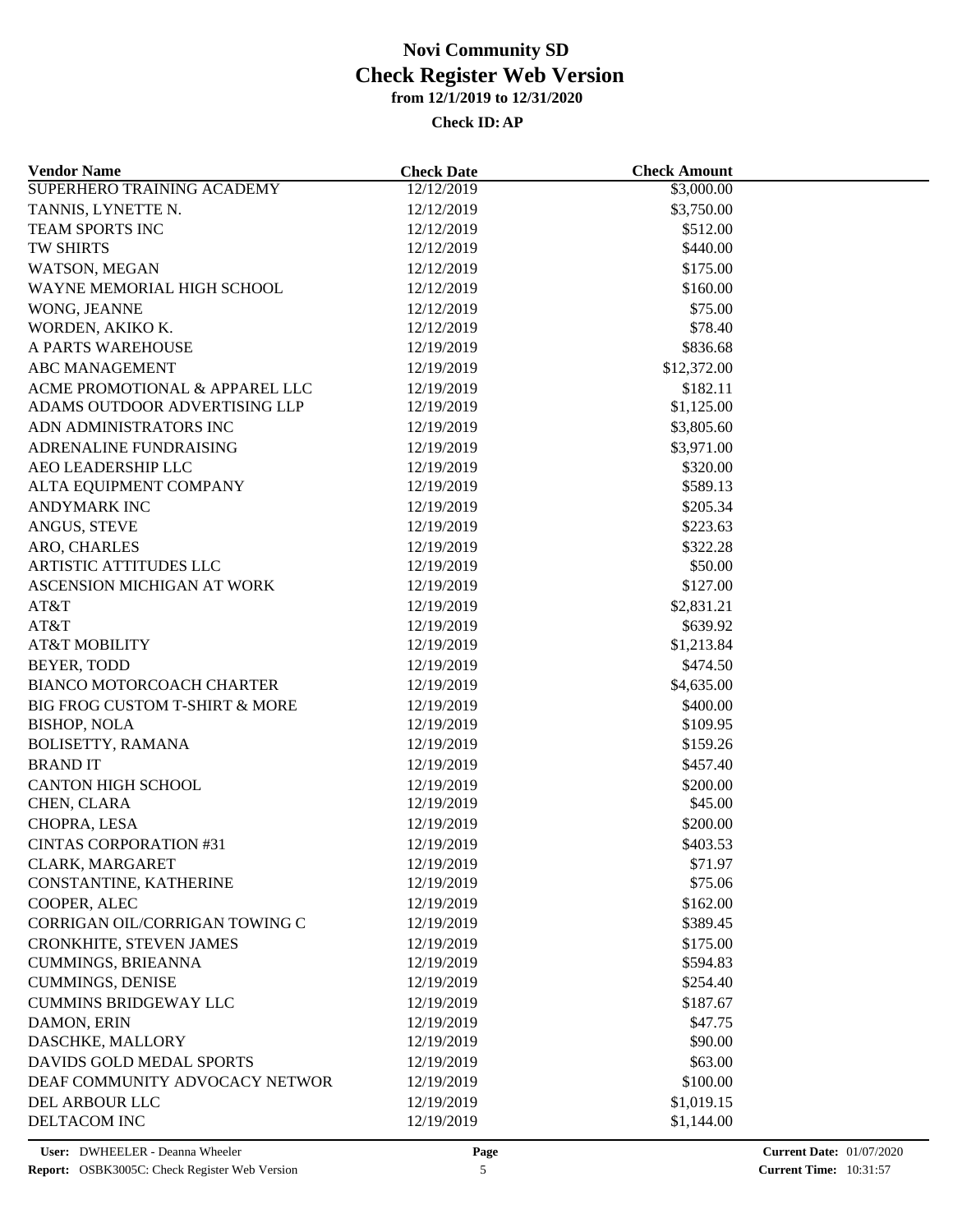| <b>Vendor Name</b>                                      | <b>Check Date</b>        | <b>Check Amount</b> |  |
|---------------------------------------------------------|--------------------------|---------------------|--|
| DEVANABOINA, CHINNI                                     | 12/19/2019               | \$117.00            |  |
| DIGITAL AGE TECHNOLOGIES INC                            | 12/19/2019               | \$9,170.00          |  |
| DOUGLAS, LINDA                                          | 12/19/2019               | \$443.24            |  |
| <b>ECA SCIENCE KIT SERVICES</b>                         | 12/19/2019               | \$16,356.14         |  |
| EDDIE EDGAR AND DEVONAIRE ICE                           | 12/19/2019               | \$250.00            |  |
| <b>EVER KOLD REFRIGERATION</b>                          | 12/19/2019               | \$508.00            |  |
| FAMBRO MANAGEMENT LLC                                   | 12/19/2019               | \$8,475.00          |  |
| FENCHEL, LISA                                           | 12/19/2019               | \$26.32             |  |
| <b>FINALFORMS</b>                                       | 12/19/2019               | \$2,564.00          |  |
| <b>FLEETPRIDE INC</b>                                   | 12/19/2019               | \$1,220.68          |  |
| FORD, CHRISTOPHER F.                                    | 12/19/2019               | \$50.00             |  |
| FOUNDATIONS OF CREATIVE VISION                          | 12/19/2019               | \$627.00            |  |
| <b>GALLAGHER BENEFIT SERVICES INC</b>                   | 12/19/2019               | \$30,343.75         |  |
| GFL ENVIRONMENTAL USA INC.                              | 12/19/2019               | \$19.80             |  |
| <b>GREAT LAKES FURNITURE SUPPLY I</b>                   | 12/19/2019               | \$315.00            |  |
| HIRSHFIELD, LAURA JANINE                                | 12/19/2019               | \$552.72            |  |
| HOFBAUER, REBECCA                                       | 12/19/2019               | \$125.00            |  |
| HOWELL HIGH SCHOOL                                      | 12/19/2019               | \$100.00            |  |
| HSIEH, STEPHANIE                                        | 12/19/2019               | \$151.09            |  |
| HTWE, KHIN                                              | 12/19/2019               | \$700.00            |  |
| HUANG, CHRIS                                            | 12/19/2019               | \$1,105.71          |  |
| HUTH, SILVIA                                            | 12/19/2019               | \$175.00            |  |
| <b>IMPACT OUTFITTERS LLC</b>                            | 12/19/2019               | \$378.00            |  |
| <b>INTEGRITY TESTING &amp; SAFETY ADM</b>               | 12/19/2019               | \$305.00            |  |
| INTERIM HOME HEALTHCARE OF OAK                          | 12/19/2019               | \$1,512.50          |  |
| JAYAKUMAR, SARATH                                       | 12/19/2019               | \$475.50            |  |
| KAIDEN, KO                                              | 12/19/2019               | \$75.00             |  |
| KENSINGTON COURT AND HOLIDAY I                          | 12/19/2019               | \$1,946.70          |  |
| KERBRAT, JENNIFER                                       | 12/19/2019               | \$74.61             |  |
| KINZER, GARY                                            | 12/19/2019               | \$425.19            |  |
| KNIAZ, SHARON                                           | 12/19/2019               | \$96.00             |  |
| KOBROSSY, TERRY                                         | 12/19/2019               | \$225.00            |  |
| KYLES, AUTUMN                                           | 12/19/2019               | \$707.93            |  |
| LAPORTE, LISA                                           | 12/19/2019               | \$277.00            |  |
|                                                         |                          | \$224.64            |  |
| LAWSON PRODUCTS INC                                     | 12/19/2019<br>12/19/2019 |                     |  |
| LEISURE UNLIMITED LLC<br>LIFE INSURANCE COMPANY OF NORT |                          | \$478.50            |  |
|                                                         | 12/19/2019               | \$40,283.85         |  |
| <b>MARSHALL MUSIC</b>                                   | 12/19/2019               | \$1,774.00          |  |
| MAYNARD, JENNA                                          | 12/19/2019               | \$14.00             |  |
| MCGOWAN SPORT SHOP                                      | 12/19/2019               | \$2,492.00          |  |
| MCMASTER-CARR SUPPLY COMPANY                            | 12/19/2019               | \$101.64            |  |
| MCMORRIS, ALSINA                                        | 12/19/2019               | \$405.00            |  |
| MENA, WILLIAM J.                                        | 12/19/2019               | \$186.84            |  |
| MESSA (MICHIGAN EDUCATION SPEC                          | 12/19/2019               | \$594,256.60        |  |
| MICHIGAN ALTERNATIVE ATHLETIC                           | 12/19/2019               | \$50.00             |  |
| MICHIGAN COLOR GUARD CIRCUIT                            | 12/19/2019               | \$2,475.00          |  |
| MICHIGAN HIGH SCHOOL ATHLETIC                           | 12/19/2019               | \$12,789.48         |  |
| MICHIGAN HIGH SCHOOL SNOWBOARD                          | 12/19/2019               | \$300.00            |  |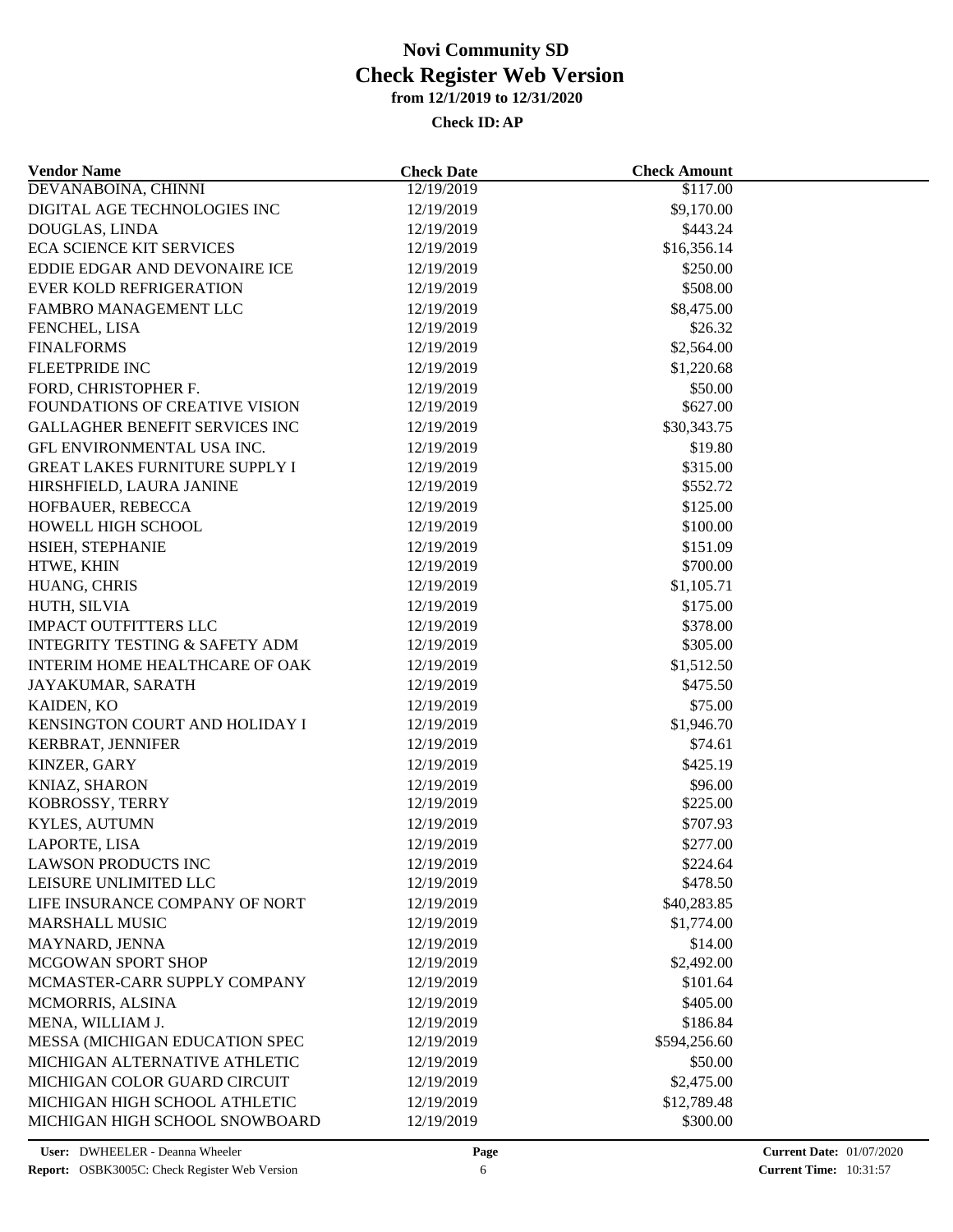| <b>Vendor Name</b>                 | <b>Check Date</b> | <b>Check Amount</b>    |  |
|------------------------------------|-------------------|------------------------|--|
| MICHIGAN INTERSCHOLASTIC HOCKE     | 12/19/2019        | $\frac{600}{0.00}$     |  |
| MICHIGAN PUBLIC HIGH SCHOOL HO     | 12/19/2019        | \$600.00               |  |
| MICHIGAN SCHOOL VOCAL MUSIC AS     | 12/19/2019        | \$540.00               |  |
| MID-AMERICAN POMPON INC            | 12/19/2019        | \$728.00               |  |
| MOORE, KEITH                       | 12/19/2019        | \$251.88               |  |
| NAGAYA, ASAMI                      | 12/19/2019        | \$61.00                |  |
| NOVI HIGH SCHOOL BAND BOOSTERS     | 12/19/2019        | \$520.00               |  |
| NOVI HIGH SCHOOL ORCHESTRA BOO     | 12/19/2019        | \$670.00               |  |
| <b>NOVI PARKS &amp; RECREATION</b> | 12/19/2019        | \$125.00               |  |
| OAKLAND COUNTY COMMUNITY & ADU     | 12/19/2019        | \$65.00                |  |
| ONDER, BEVERLY                     | 12/19/2019        | \$73.08                |  |
| ORR, HEYDIE                        | 12/19/2019        | \$36.91                |  |
| PARASHETTI, MAHANTESH              | 12/19/2019        | \$136.68               |  |
| PAYNE, JODY                        | 12/19/2019        | \$19.48                |  |
| PEDIATRIC HEALTH CONSULTANTS I     | 12/19/2019        | \$47,975.96            |  |
| PETTY CASH-ANN HANSEN (PS)         | 12/19/2019        | \$100.95               |  |
| PITNEY BOWES PURCHASE POWER        | 12/19/2019        | \$3,000.00             |  |
| PITSCO INC                         | 12/19/2019        | \$435.00               |  |
| PLYMOUTH AC LLC                    | 12/19/2019        | \$1,666.50             |  |
| PLYMOUTH PT SPECIALISTS            | 12/19/2019        | \$3,054.55             |  |
| POHLONSKI, EMILY                   | 12/19/2019        | \$168.00               |  |
| PRUCHNIK, JOSEPH                   |                   | \$67.62                |  |
|                                    | 12/19/2019        |                        |  |
| REBEL ATHLETIC INC.                | 12/19/2019        | \$4,965.01<br>\$940.74 |  |
| REGOLI, D. MAI THI                 | 12/19/2019        |                        |  |
| RUGG, ILONA                        | 12/19/2019        | \$21.03                |  |
| RUTKOWSKI, MELANIE                 | 12/19/2019        | \$45.01                |  |
| SAFEWAY SHREDDING LLC              | 12/19/2019        | \$60.00                |  |
| <b>SAXTON, ROBERT</b>              | 12/19/2019        | \$26.97                |  |
| <b>SCS IMAGE GROUP</b>             | 12/19/2019        | \$748.76               |  |
| SERVICAR OF MICHIGAN INC.          | 12/19/2019        | \$17,970.00            |  |
| SEW SUCCESSFUL INC.                | 12/19/2019        | \$515.00               |  |
| SMITH, JOEL                        | 12/19/2019        | \$175.00               |  |
| STORR, ZEHLIN A.                   | 12/19/2019        | \$500.00               |  |
| SUN, TZELI J.                      | 12/19/2019        | \$115.00               |  |
| TEAM SPORTS INC                    | 12/19/2019        | \$2,296.00             |  |
| THRUN LAW FIRM P.C.                | 12/19/2019        | \$4,539.00             |  |
| TOFILSKI, WILLIAM RAYMOND          | 12/19/2019        | \$4,895.00             |  |
| TREDROC TIRE SERVICES LLC          | 12/19/2019        | \$2,165.88             |  |
| TUMBLE BUNNIES GYMNASTICS INC      | 12/19/2019        | \$975.00               |  |
| TURCHI, MARY                       | 12/19/2019        | \$31.95                |  |
| TW SHIRTS                          | 12/19/2019        | \$1,154.00             |  |
| UNITY SCHOOL BUS PARTS INC         | 12/19/2019        | \$221.30               |  |
| VALENTINE, CYNTHIA                 | 12/19/2019        | \$179.80               |  |
| VALVONA, ANTHONY                   | 12/19/2019        | \$144.00               |  |
| <b>VARSITY SPIRIT FASHIONS</b>     | 12/19/2019        | \$562.10               |  |
| VELLUCCI, MARK ANDREW              | 12/19/2019        | \$255.38               |  |
| WARRA, MARY                        | 12/19/2019        | \$466.85               |  |
| WATERFORD KETTERING HIGH SCHOO     | 12/19/2019        | \$375.00               |  |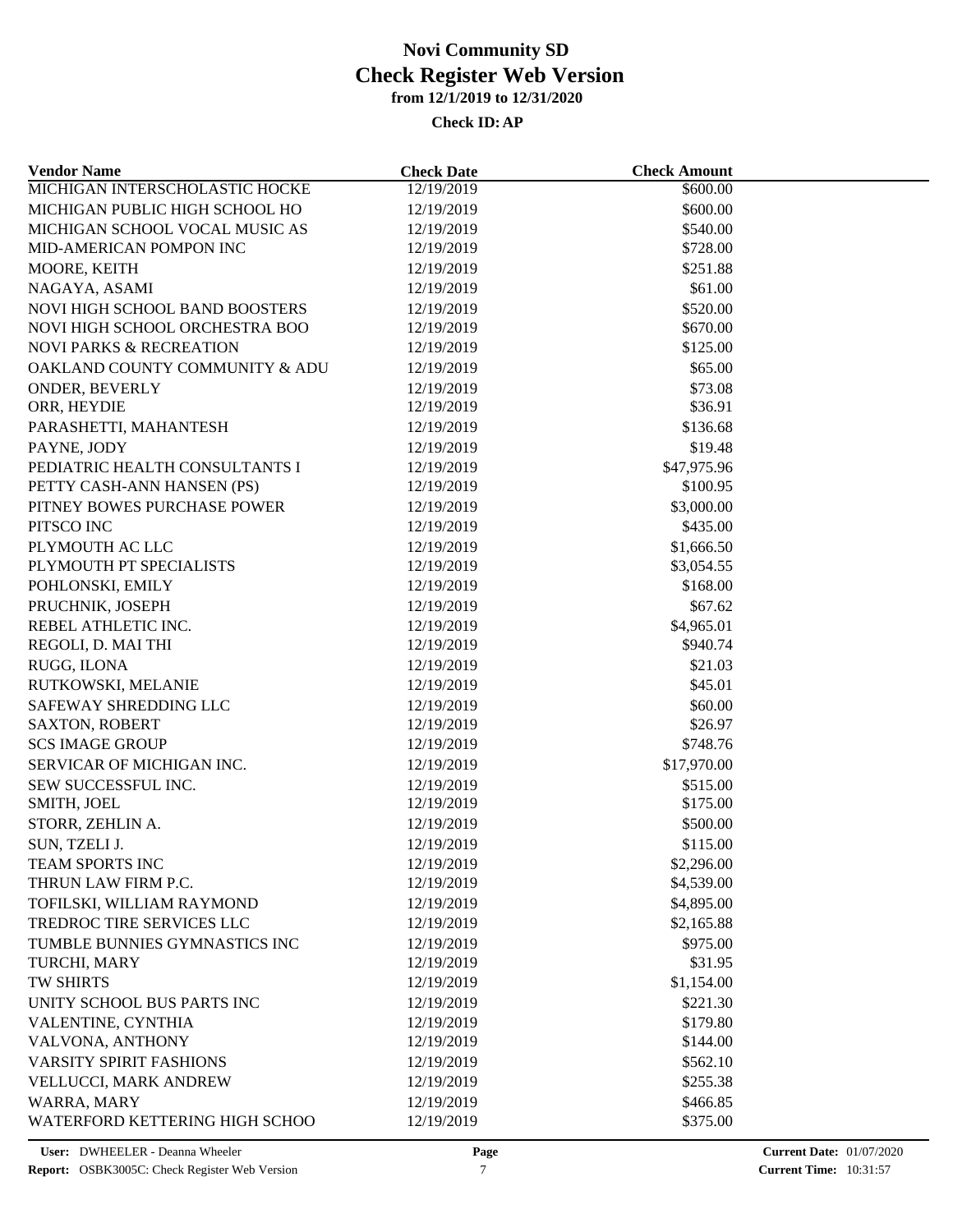| <b>Vendor Name</b>                        | <b>Check Date</b> | <b>Check Amount</b>   |                |
|-------------------------------------------|-------------------|-----------------------|----------------|
| WORRY FREE TRANSPORTATION INC             | 12/19/2019        | \$1,275.00            |                |
| WUNDERLICH, MAGGIE                        | 12/19/2019        | \$65.47               |                |
| MICHAEL R STILLMAN (P42765)               | 12/24/2019        | \$222.73              |                |
| <b>MISDU</b>                              | 12/24/2019        | \$1,683.50            |                |
| PENNSYLVANIA HIGHER ED ASSISTA            | 12/24/2019        | \$175.46              |                |
| PIONEER CREDIT RECOVERY INC.              | 12/24/2019        | \$47.15               |                |
| U.S. DEPARTMENT OF EDUCATION              | 12/24/2019        | \$226.52              |                |
| UNITED STATES TREASURY                    | 12/24/2019        | \$103.50              |                |
| <b>BROOKES BUNCH</b>                      | 12/27/2019        | \$272.00              |                |
| <b>EVER KOLD REFRIGERATION</b>            | 12/27/2019        | \$448.00              |                |
| <b>GREAT LAKES POWER &amp; LIGHTING I</b> | 12/27/2019        | \$756.29              |                |
| LIM-ARENA, DEBORAH                        | 12/27/2019        | \$588.50              |                |
| <b>MCMORRIS, ALSINA</b>                   | 12/27/2019        | \$225.00              |                |
| MICHIGAN PETROLEUM TECHNOLOGIE            | 12/27/2019        | \$294.96              |                |
| NICHOLS PAPER & SUPPLY COMPANY            | 12/27/2019        | \$5,276.44            |                |
| NORTHEY, LISA                             | 12/27/2019        | \$280.00              |                |
| PRESIDIO NETWORKED SOLUTIONS L            | 12/27/2019        | \$2,439.50            |                |
| <b>SME</b>                                | 12/27/2019        | \$10,491.05           |                |
| TMP ARCHITECTURE INC                      | 12/27/2019        | \$1,399.93            |                |
| <b>WAGEWORKS INC</b>                      | 12/27/2019        | \$788.64              |                |
| WALKER, KATIE                             | 12/27/2019        | \$25.00               |                |
| WILKINSON, KAREN                          | 12/27/2019        | \$42.87               |                |
| WILLIS, NANCY                             | 12/27/2019        | \$73.08               |                |
|                                           |                   | <b>Issued:</b>        | \$182,950.60   |
|                                           |                   | <b>Cancelled:</b>     | \$3,506,717.24 |
| <b>AP Checks Processed:</b>               | 359               | <b>AP Bank Total:</b> | \$3,689,667.84 |
| <b>Total Checks Processed:</b>            | 359               | <b>Grand Total:</b>   | \$3,689,667.84 |